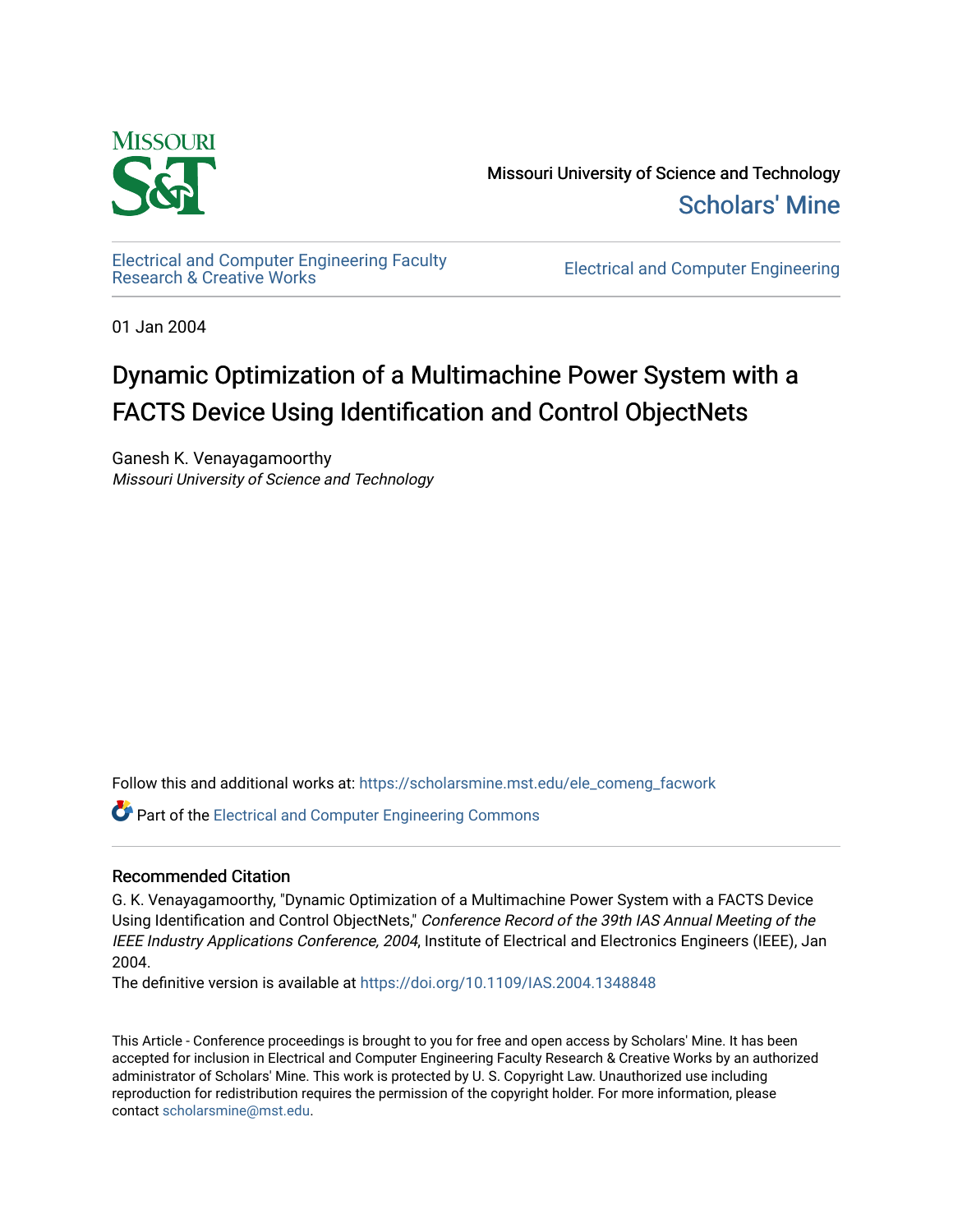# Dynamic Optimization of a Multimachine Power System with a FACTS Device Using Identification and Control ObjectNets

Ganesh K. Venayagamoorthy Department of Electrical and Computer Engineering University of Missouri-Rolla MO 65409, USA *gkumar@ieee.org* 

*Abstract* — **This paper presents a novel technique for dynamic optimization of the electric power grid using brain-like stochastic identifiers and controllers called** *ObjectNets* **based on neural network architectures with recurrence. ObjectNets are neural network architectures developed to identify/control a particular object with a specific objective in hand. The IEEE 14 bus multimachine power system with a FACTS device is considered in this paper. The paper focuses on the combined minimization of the terminal voltage deviations and speed deviations at the generator terminals and the bus voltage deviation at the point of contact of the FACTS device to the power network. Simulation results are provided for the identifier and controller ObjectNets for the generators and the FACT device.** 

# *Keywords –Dynamic optimization, recurrent neural networks, multimachine power system, FACTS, generators, identification, control, scalability, multi-agents*

# I. INTRODUCTION

Recently, intelligent techniques and adaptive critic designs have received increasing attention [1, 2, 3]. The dynamic stochastic optimization (DSO) of complex systems such as the electric power grid and its parts can be formulated as minimization and/or maximization of certain quantities. The electric power grid is faced with deregulation and an increased demand for high-quality and reliable electricity for our digital economy, and coupled with interdependencies with other critical infrastructures, it is becoming more and more stressed. Intelligent systems technology will play an important role in carrying out DSO to improve network efficiency and eliminate congestion problems without seriously diminishing reliability and security.

Optimization of the power system has been carried out offline or based a time snapshot. With the power system's fast changing complex dynamics, it is essential to carry out dynamic optimization. This is a difficult task to accomplish due to number of variables involved even with the conventional multi-agent system design. The North American power system is referred to as the largest, most complicated single machine ever built by man with thousands of variables to be controlled and optimized. The IEEE 14 bus multimachine power system with a Unified Power Flow Controller (UPFC) FACTS device is considered in this paper to demonstrate the concepts of dynamic optimization which is feasible for large networks using upgraded component

networks – the ObjectNets. This paper presents the dynamic optimization of a power network using brain-like stochastic identifiers and controllers called *ObjectNets* based on neural network architectures with recurrence [4]. ObjectNets are neural network architectures developed to identify/control a particular object with a specific objective in hand. The paper focuses on the combined minimization of the speed deviations and terminal voltage deviations at the generator terminals and the bus voltage deviation at the point of contact of the UPFC to the power system.

The primary contributions of this paper are:

- the use of adaptive critic designs for the *dynamic optimization* of a number of variables in a multimachine power system;
- the deployment of the concept of *ObjectNets* in the realization of identifiers and controllers for the all generators' terminal voltage and speed deviations, and the UPFC's shunt bus voltage and dc capacitor voltage;
- laying out of a framework to carry out dynamic optimization of hundreds of variables in large networks such as the North American power system.

The rest of the paper is outlined as follows: Section II describes the IEEE 14 bus power system; Section III describes the dynamic optimization carried out; Section IV explains the implementation of the ObjectNets based identifiers and controllers; Section V presents some results for the ObjectNet identifiers, critic network and ObjectNet controllers. Finally, conclusion and future work is given in Section VI.

# II. MULTIMACHINE POWER SYSTEM

To illustrate the effectiveness of dynamic optimization using ObjectNets, the IEEE 14-bus power system is simulated in PSCAD/EMTDC environment. This power system shown in Fig. 1 comprises of two synchronous generators providing real power at buses 1, 2 and three synchronous generators providing reactive power at buses 3, 6 and 8.

The two generators G1 and G2 have excitation systems, turbines, AVR and governor controllers installed on them. The other three generators G3, G4 and G5 have only excitation system with the AVR controllers installed. The UPFC FACTS device is installed between bus 2 and bus 3 as shown in Fig. 1. The choice of location of the UPFC is not within the scope of this paper.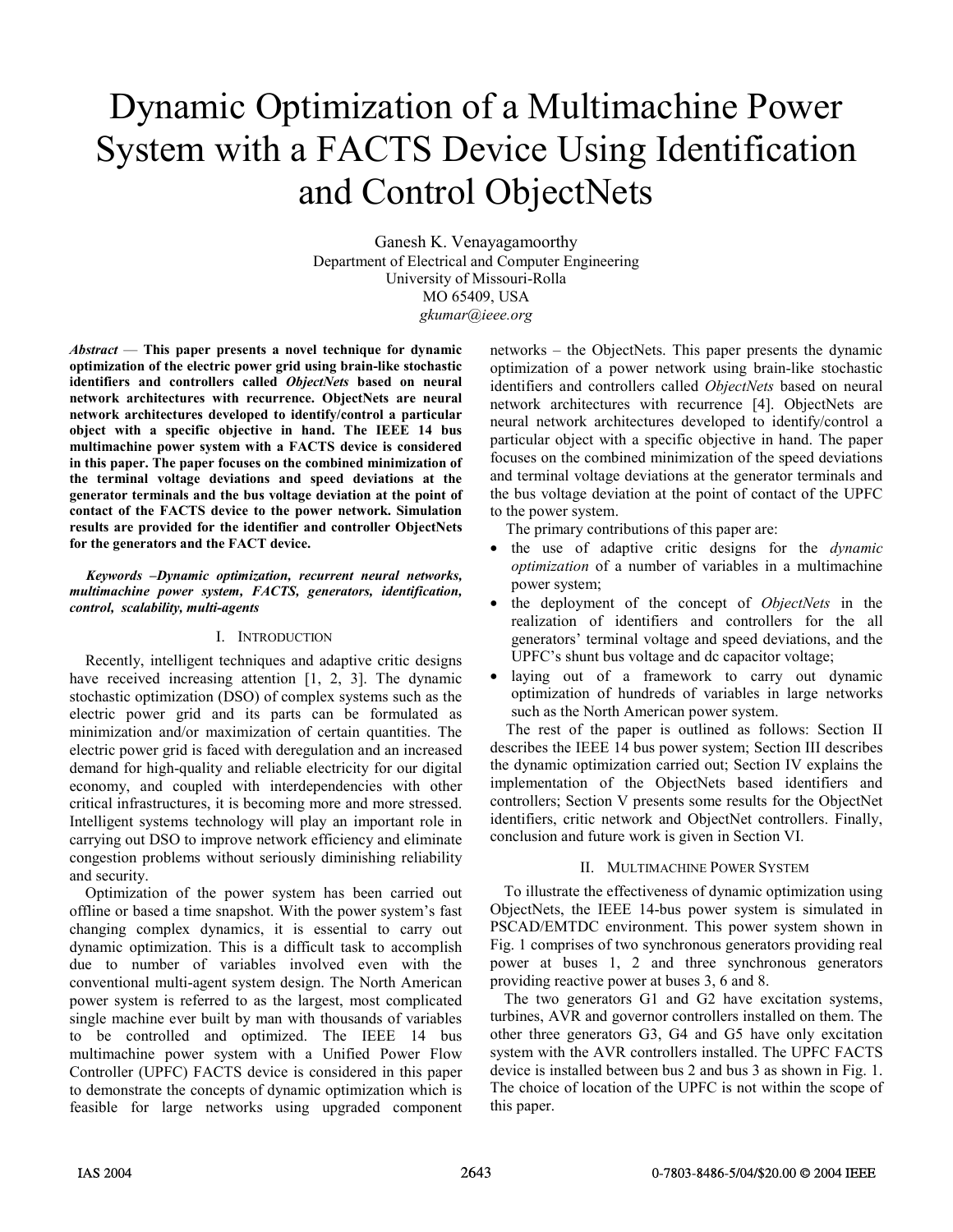

Figure 1. The IEEE14 bus power system with a FACTS device installed between bus 2 and 3.

The AVR and exciter combination transfer function block diagram is similar for all generators and is shown in Fig. 2. The turbine and governor transfer function block diagram is shown in Fig. 3.



Figure 2. The AVR-exciter combination installed on all generators in Fig. 1.



Figure 3. The governor-turbine combination installed on generators G1 and G2 in Fig. 1.

UPFC consists of two converters combined by a common DC link as shown in Fig. 4 [2, 3, 5]. The series inverter provides the main function of the UPFC by injecting a voltage with magnitude *Vser,* which is controllable and a phase angle *α* in series with the line via an insertion transformer. The basic function of shunt converter is to generate or absorb the real power demanded by series inverter at the common dc link. This power demand by the series converter at the dc link is converted back to ac by the shunt converter and fed to the transmission line bus via a shunt-connected transformer. Three main control parameters of UPFC are voltage magnitude, voltage angle and shunt reactive current. The control structure of shunt and series converters is shown in Figs. 5 and 6 respectively. More details on the UPFC operation is given in [2, 3].



Figure 4. The UPFC implementation by two back-to-back voltage source converters installed between generators G2 and G3 in Fig. 1.



Figure 5. The UPFC shunt converter control.



Figure 6. The UPFC series converter control.

The parameters of the conventional PI AVR, governor and, UPFC series and shunt PI controllers are determined around an one operating region of the power system and it is generally a difficult task to determine the parameters of all these controllers such that a global objective is achieved at all times whether minimization of speed, power or terminal voltage deviations during transient and normal changes in operation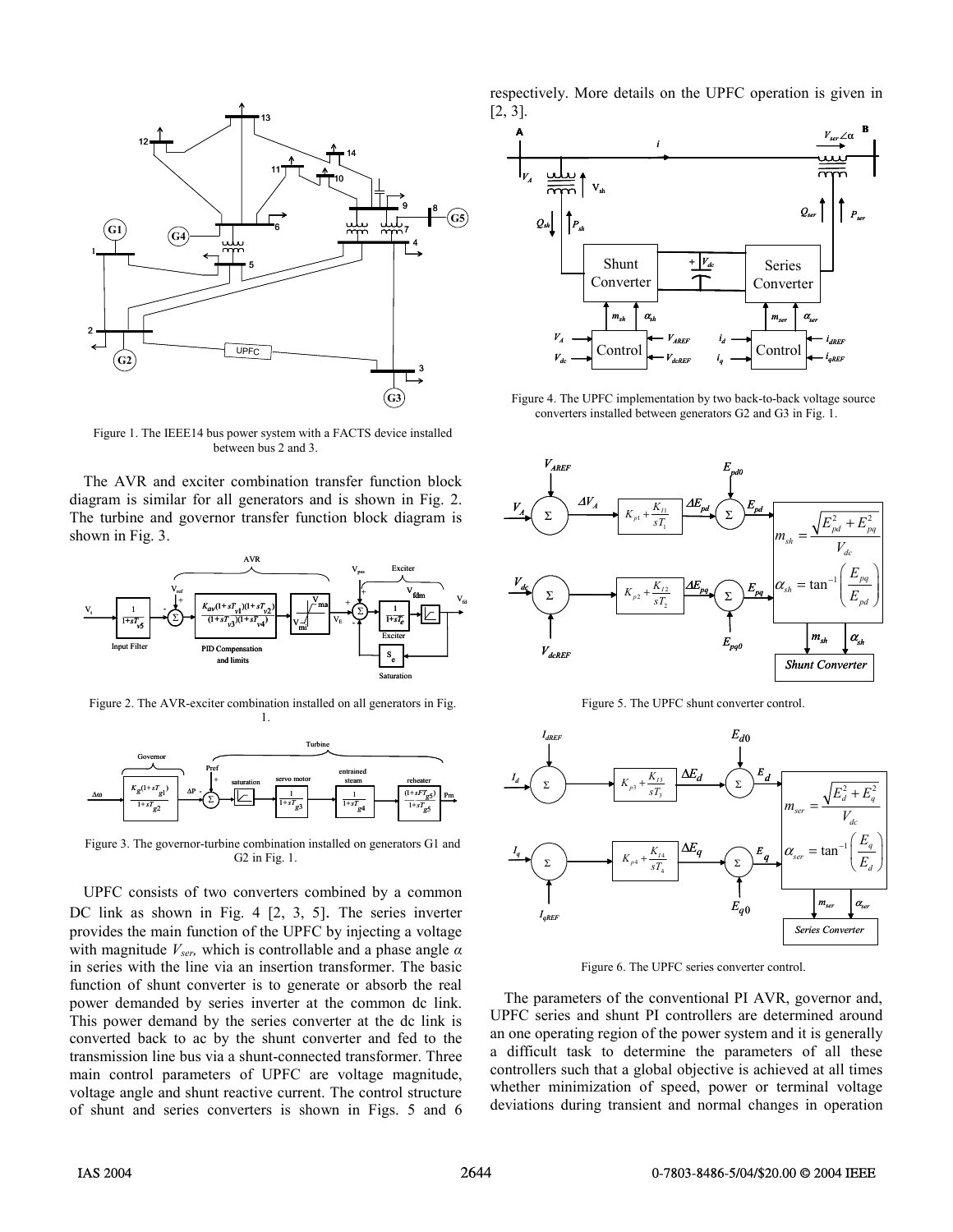conditions. Traditionally, a sequential tuning of the controllers is carried out to set the parameters at the respective operating points. The performance of the controllers will degrade once the operating conditions in power system change or a large disturbance is seen.

#### III. DYNAMIC OPTIMIZATION WITH ADAPTIVE CRITICS

This paper proposes the use of adaptive critic designs to carry out the dynamic optimization of power system in Fig. 1. Details on adaptive critic designs are given in the previous work of the author [6, 7]. The objective of the critic network is to dynamically optimize the parameters of the different controllers on the power system in order to minimize the combined deviations of all the generators' speed  $(\Delta \omega)$  and terminal voltage ( $\Delta V_t$ ), and the UPFC shunt bus voltage ( $\Delta V_A$ ) which is expressed by (1). In other words, the global objective is to ensure transient and dynamic rotor angle and voltage stability of the generators and the UPFC shunt bus during the power system operation [8].

$$
J(k) = \min\left(\sum_{i=1}^{5} (\Delta \omega_i + \Delta V_{ii}) + \Delta V_A\right)
$$
 (1)

 The schematic block diagram for the dynamic optimization of the IEEE 14 bus power system (plant) using the critic network is shown in Fig. 7.



Figure 7. Block diagram for the dynamic optimization of the different controllers (developed using the ObjectNets) using a critic network. TDL means Tapped Delay Line.

Three different recurrent neural networks (RNNs) based agents are used, namely one for the critic network, another one for identification of the system dynamics at the respective device/unit (generator, FACTS) and the last one for controlling the device of the power system. This proposed architecture is based on the Heuristic Dynamic Programming (HDP) approach of adaptive critic designs [9].

The inputs to the critic recurrent neural network are outputs of the identification networks over a number of time instances from various devices of the power system to be controlled optimally. In this paper, the inputs to the critic network for the IEEE 14 bus power system are namely: the predicted terminal voltage deviations of G1, G2, G3, G4 and G5, speed deviations of G1, G2, G3, G4 and G5, and the voltage deviation at the UPFC shunt bus  $(V_A)$  for next time instance,  $k+1$ . The total number of inputs is 34 including the predicted outputs at time instance *k* and *k -1* and the bias input as shown in Fig. 8. A recurrent neural network of size  $34 \times 25 \times 1$  is used. The hidden layer consists of sigmoidal neurons and their outputs are fed into another layer called the context layer.



Figure 8. A recurrent neural network implementation for the critic network in Fig. 7 with 34 inputs at time instances  $k+1$ ,  $k$  and  $k-1$  in the input layer, 25 inputs in the context layer from the outputs of the 25 sigmoidal neurons in the hidden layer.

The training procedure of the critic network is similar to that reported in [6, 9] for the HDP approach. The identification networks have to be trained prior to training the critic network and this is explained in the next section. In [6, 9], the critic network was implemented using feedforward neural networks trained with the standard backpropagation. RNNs are known to be dynamic neural networks with the ability to approximate fast changing dynamic systems better than feedforward neural networks [10]. Therefore, all the neural networks used in this study are RNNs since dynamic optimization requires powerful neural network architectures. It is known that training of RNNs requires powerful algorithms; hence, the backpropagation through time (BPTT) algorithm with a truncation depth of ten is used in this paper [11].

The next section describes how the identification and control of the IEEE14 bus generators and UPFC shown in Fig. 1 is carried out using ObjectNets.

# IV. IMPLEMENTATION OF THE IDENTIFICATION AND CONTROL OBJECTNETS

In a large power system, the dynamics is high nonlinear and complex, therefore, a number of signals some which are similar but measured at different buses on the system, have to be predicted or estimated for effective control of the system. ObjectNets are suitable when intelligent control is chosen as the alternative and the system is large and scalability becomes an issue. ObjectNets are neural network based designs and may constitute recurrence of hidden layer and output layer outputs. ObjectNets are similar to agents accomplishing specific tasks. In order to minimize the terminal voltage deviations of a generator, a neural network identifier can be trained to predict the terminal voltage deviations and used in the design of an intelligent controller [1]. With recurrence in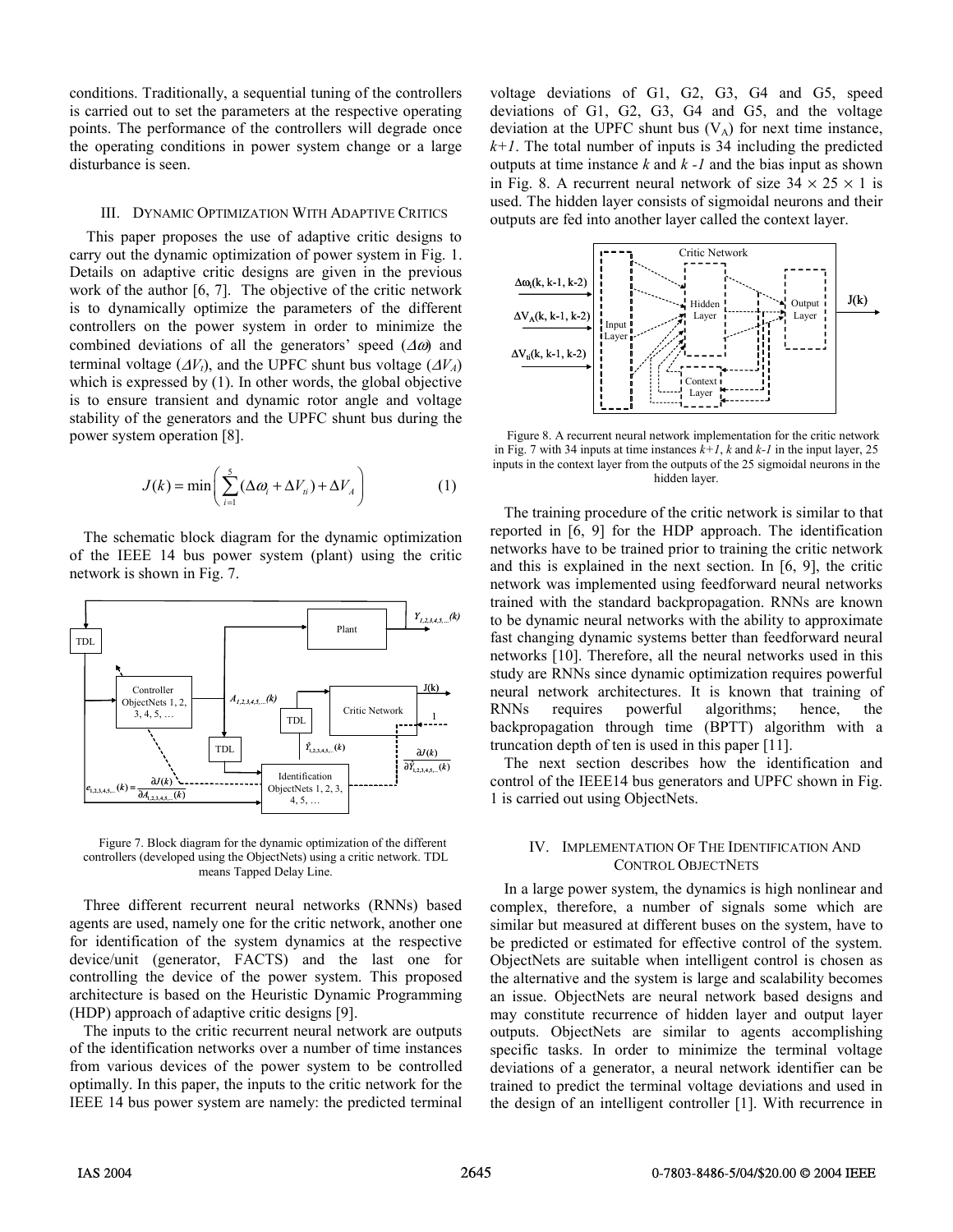the identifier architecture, the same neural network can be used to predict the terminal voltage deviations of a second different generator with a very small amount of training if required. And this can be used on any generator of similar type and dynamics. This neural network is referred to as ObjectNet and specifically called in this paper an identifier of generator terminal voltage deviation (ID\_Gen\_Voltage\_Net). The same concept is extended to the controller design, control of generator terminal voltage (CO\_Gen\_Voltage\_Net). This approach reduces the computational time and effort in the development of such intelligent identifiers and controllers for all generators in a large scale power network individually.

 Figs. 9 and 10 show the inputs and outputs of the ID\_Gen\_Voltage\_Net and CO\_Gen\_Voltage\_Net developed for generator  $G_i$ . The ID Gen Voltage Net and CO Gen Voltage Net of  $G_i$  are duplicated for G2, G3, G4 and G5.



Figure 9. A block diagram of the identifier ObjectNet for identifying the terminal voltage deviations of a generator Gi.



Figure 10. A block diagram of the controller ObjectNet for controlling the terminal voltage deviations of a generator Gi.

In addition to the above identifier and controller for the terminal voltage deviations, a number of other identifiers and controllers based on the ObjectNet concept are developed in this paper, namely:

• For controlling the turbine and governor combination, an ObjectNet called the identifier of generator speed deviations (ID\_Gen\_Speed\_Net) and a second ObjectNet called the controller of generator speed deviations (CO\_Gen\_Speed\_Net) is developed for G1 and duplicated for G2. Figs. 11 and 12 show the inputs and outputs of the ID Gen Speed Net and CO Gen Speed Net developed for generator  $G_i$ .

- For controlling the shunt branch of the UPFC, two identifier and two controller ObjectNets are developed as explained below:
	- (i) Two ObjectNets are designed to identify the deviation signals of shunt branch. One is to identify the bus voltage deviations (ID\_Bus\_Voltage\_Net) and the other to identify the dc capacitor voltage deviations (ID\_DC\_Voltage\_Net). Figs. 13 and 14 show the inputs and outputs of the ID Bus Voltage Net and ID DC Voltage Net developed for a UPFC.
	- (ii) Two ObjectNets are designed to control the deviation signals of shunt branch. One is to control the bus voltage deviations (CO\_Bus\_Voltage\_Net) and the other to control the dc capacitor voltage deviations (CO\_DC\_Voltage\_Net). Figs. 15 and 16 show the inputs and outputs of the CO\_Bus\_Voltage\_Net and CO DC Voltage Net developed for a UPFC.



Figure 11. A block diagram of the identifier ObjectNet for identifying the speed deviations of a generator Gi.



Figure 12. A block diagram of the controller ObjectNet for controlling the speed deviations of a generator G<sub>i</sub>.



Figure 13. A block diagram of the identifier ObjectNet for identifying the voltage deviations at a UPFC shunt bus.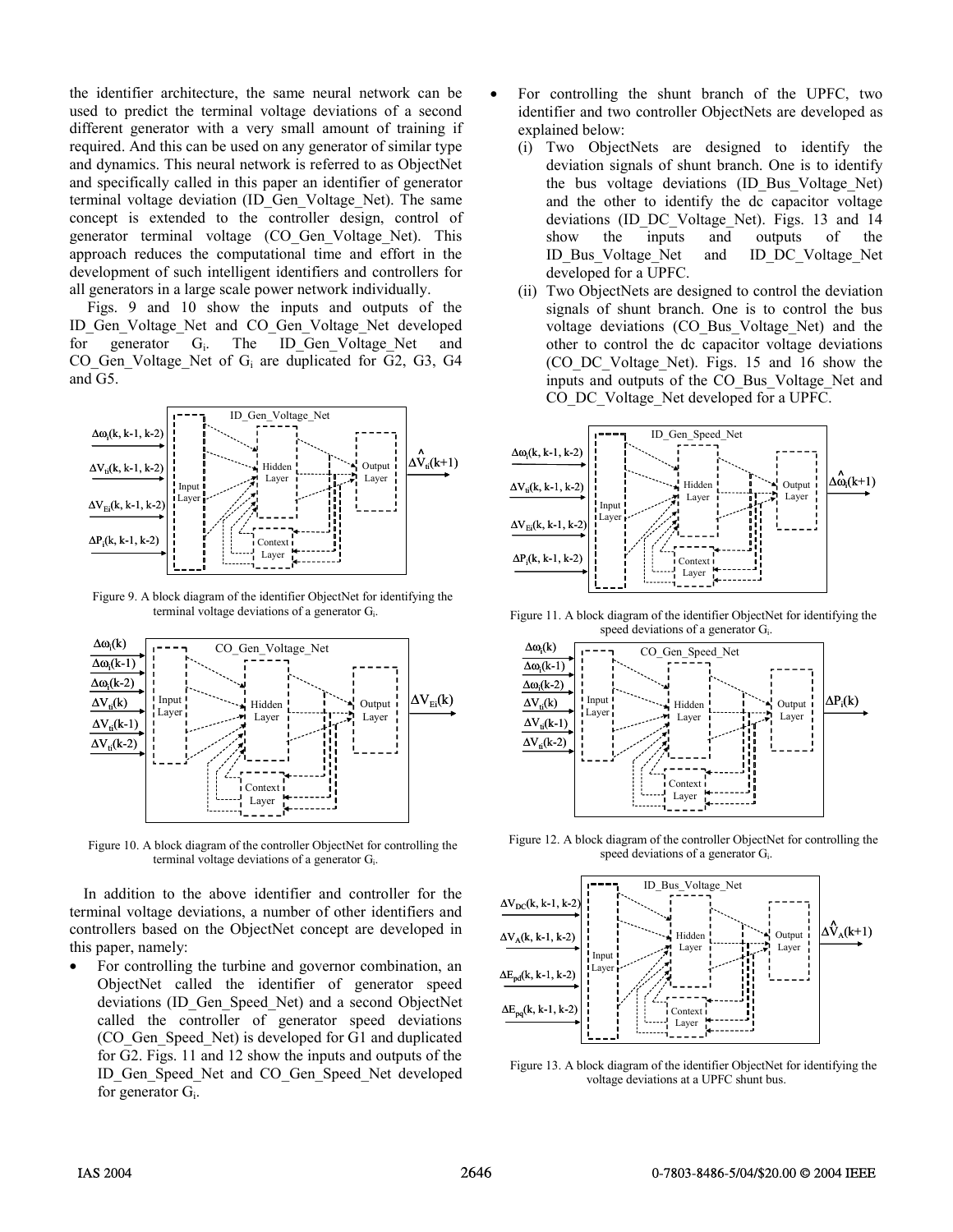

Figure 14. A block diagram of the identifier ObjectNet for identifying the dc capacitor voltage deviations of a UPFC.



Figure 15. A block diagram of the controller ObjectNet for controlling the voltage deviations at a UPFC shunt bus.



Figure 16. A block diagram of the identifier ObjectNet for controlling the dc capacitor voltage deviations of a UPFC.

The identifier ObjectNets shown above are trained by applying pseudorandom random signals (PRBS):  $\Delta V_{Ei}$ ,  $\Delta E_{pd}$ ,  $\Delta E_{pq}$ , causing deviations of magnitudes up to ±15% in V<sub>ti</sub>, V<sub>A</sub> and V<sub>dc</sub> respectively. PRBS signal -  $\Delta P_i$  is applied to cause ±10% in the input power reference signal to the turbines of generators G1 and G2. For generators G3, G4 and G5 which have no turbine-governor setup,  $\Delta P_i$  is set to zero. The BPTT training algorithm is used for training the identifiers. There are twelve identifiers installed on the IEEE 14 bus system  $(G1 - 2)$ ,  $G2 - 2$ ,  $G3 - 2$ ,  $G4 - 2$ ,  $G5 - 2$  and UPFC shunt branch -2). In other words, there are four ObjectNet identifiers that are developed - five *speed* deviations identifiers and five *terminal voltag*e deviations identifiers for the five generators; and, one *bus voltage* deviation identifier and one *dc capacitor voltage* identifier for the UPFC.

The controllers shown in Figs. 10 and 12 replace the conventional AVR and governor shown in Figs. 2 and 3 respectively for all the generators in the IEEE 14 bus system. Likewise, the controllers shown in Figs. 15 and 16 replace the PI controllers for the shunt branch of the UPFC shown in Fig. 5. There are nine controllers installed on the IEEE 14 bus system  $(G1 - 2, G2 - 2, G3 - 1, G4 - 1, G5 - 1$  and UPFC shunt branch -2). In other words, there are four ObjectNet controllers that are developed - two *speed* deviations controllers for generators G1 and G2; five *terminal voltag*e deviations controllers for the five generators; and, one *bus voltage* deviation controller and one *dc capacitor voltage* controller for the UPFC. The critic network provides a dynamic feedback signal to each of the controllers to correct their performance as shown in Fig. 7 in order to minimize J given by  $(1)$ .

#### V. RESULTS

The ObjectNets have been implemented in FORTRAN which is embedded into PSCAD/EMTDC software in which the IEEE 14 bus power system with the UPFC has been simulated. Results are presented below for the identifier ObjectNets, critic network and controller ObjectNets.

## *A. Identifier ObjectNets*

Two ObjectNets namely ID Gen Voltage Net1 and ID Gen Speed Net1 are trained on generator G1 for 2000s. The training samples are obtained every 10 ms. A sampling frequency of 100 Hz is more than sufficient to identify the power system dynamics from a generator control point of view. Figs. 17 and 18 show the terminal voltage deviation and the speed deviation of generator G1 when training with PRBS signals starts with random weights for RNNs at 20s. The outputs of the generators/UPFC are shown in green lines and the estimated outputs of RNNs are shown in blue lines in all the figures below.



Figure 17. Actual terminal voltage deviation of generator G1 and the estimated output of the ID\_Gen\_Voltage\_Net1 when PRBS signals are applied to G1's excitation and turbine at 20s.

A typical PRBS signal applied to generator G1's excitation system is given in Fig. 19. After 190s of training, the mean square error (MSE) between the actual speed deviation of G1 and the estimated output of the identifier ObjectNet ID\_Gen\_Speed\_Net1 is shown in Fig. 20. It can be seen that the MSE is in order of  $10^{-4}$ .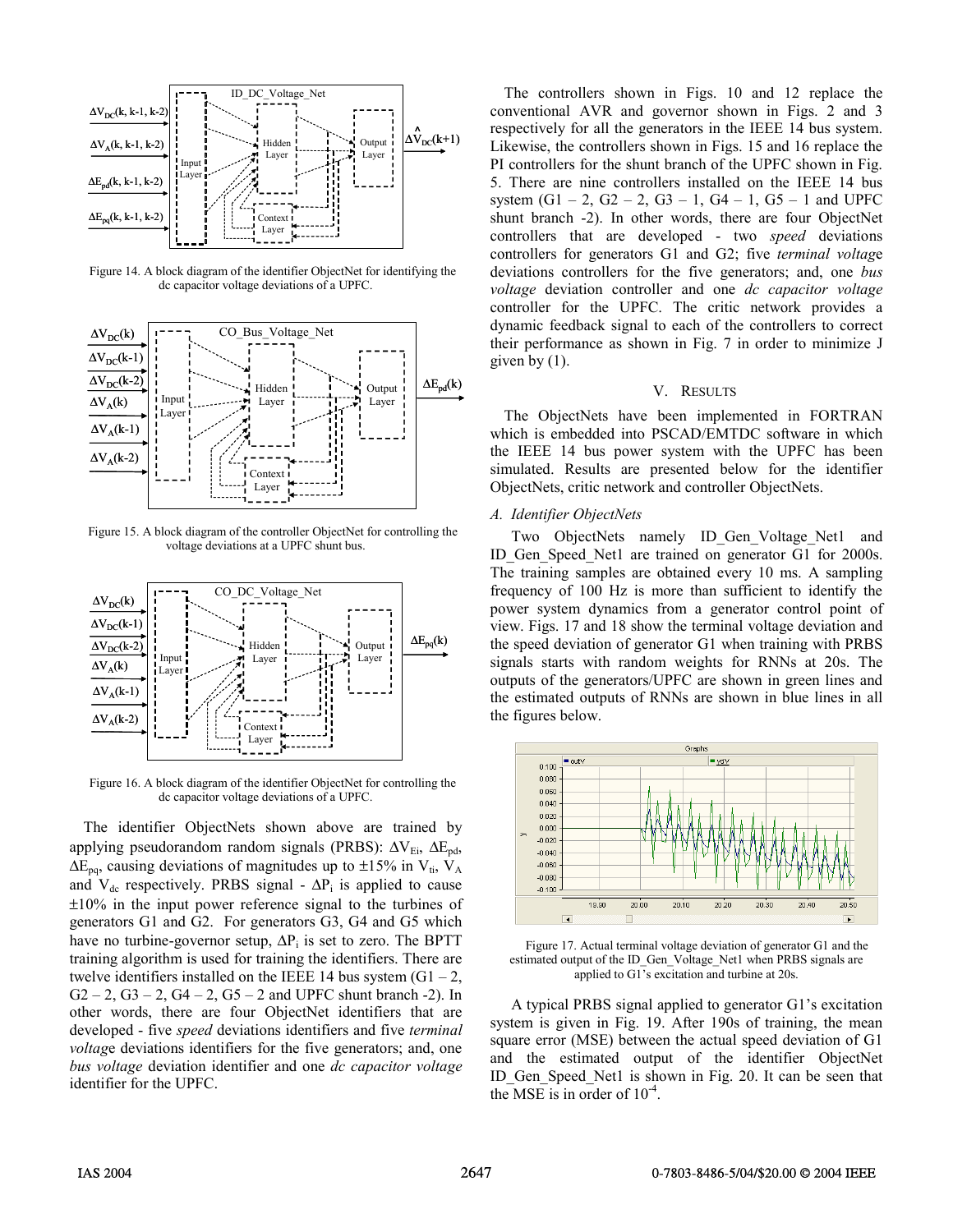

Figure 18. Actual speed deviation of generator G1 and the estimated output of the ID\_Gen\_Speed\_Net1 when PRBS signals are applied to G1's excitation and turbine at 20s.



Figure 19. PRBS signal applied to generator G1's excitation system..



Figure 20. Mean square error between the actual speed deviation of G1 and the estimated speed deviation by the identifier ObjectNet ID\_Gen\_Speed\_Net1 after 190s of training with PRBS signals.

After the training has been completed on G1, the identifier ObjectNets's weights are transferred to those on generator G2 (ID\_Gen\_Voltage\_Net2 and ID\_Gen\_Speed\_Net2). With the weights kept fixed, testing is done to check how good are the estimations of ObjectNets on G2's terminal voltage and speed deviations. It was found with this test that MSE is in order of  $10^{-3}$  when the excitation system and turbine of G2 are subjected to PRBS signals. The speed deviation of G2 is shown in Fig. 21. Generator G2 is different from G1 in terms of its parameters and size. The low MSE is due to the recurrence capability added to the identification neural network. With a further training of 100s, the MSE falls in the order of  $10^{-4}$ .

A similar observation was made for the speed deviation ObjectNets of G3, G4 and G5 and, the terminal voltage deviations ObjectNets of G2, G3, G4 and G5. The advantage of the ObjectNet concept is that RNNs can be used to develop fast adaptive accurate models with lesser training time. Thus, for a large power system with hundreds of generators, training time reduction will be tremendous.

In order to train the ObjectNet identifiers for the UPFC shunt inverter control, PRBS signals are added to the bus voltage A reference and the dc capacitor voltage reference (Fig. 5). A sampling frequency of 2 kHz is used to capture the fast dynamics of the UPFC. Testing results are shown in Figs. 22 and 23 with weighs of the RNNs fixed after 1900s of training. Once again, the MSE is in the order of  $10^{-4}$ . Since the IEEE 14 bus power system of Fig. 1 has only one UPFC, the ObjectNets ID\_Bus\_Voltage\_Net and ID\_DC\_Voltage\_Net could not be tested on another UPFC.



Figure 21. Actual speed deviation of generator G2 and the estimated output of the ID\_Gen\_Speed\_Net2 when PRBS signals are applied to G2's excitation and turbine at 20s with fixed weights of ID\_Gen\_Speed\_Net1.



Figure 22. Actual UPFC shunt bus voltage deviation and the estimated output of the ID\_Bus\_Voltage\_Net (with fixed weights) when PRBS signals are applied to shunt bus voltage reference  $V_{AREF}$  and dc capacitor voltage reference V<sub>dcREF</sub> and training have been terminated at 1900s.



Figure 23. Actual UPFC dc capacitor voltage deviation and the estimated output of the ID\_DC\_Voltage\_Net (with fixed weights) when PRBS signals are applied to shunt bus voltage reference VAREF and dc capacitor voltage reference  $V_{dcREF}$  and training have been terminated at 1900s.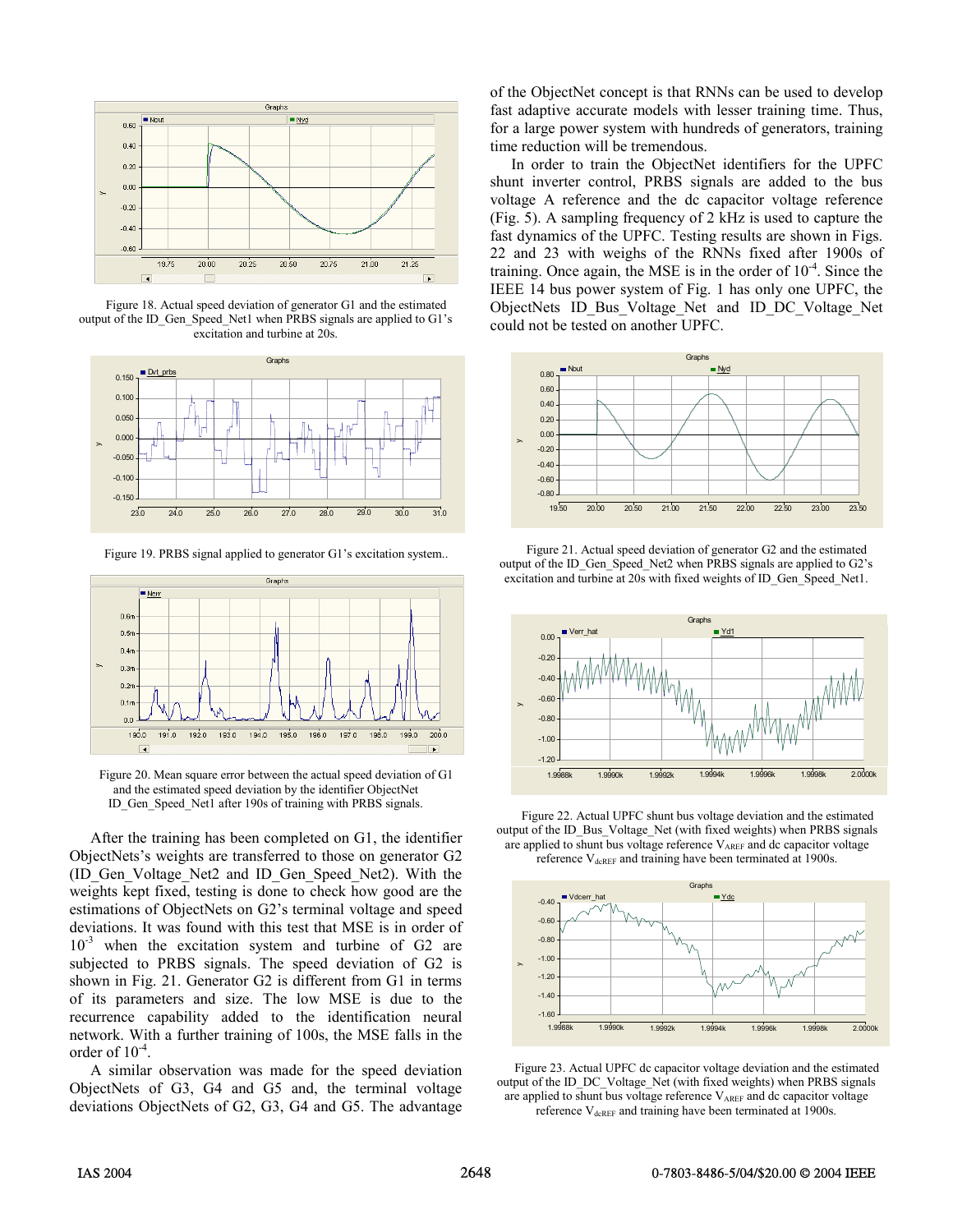# *B. Critic Network*

The critic network described in Section III above is trained by applying PRBS signals to the generators and the UPFC reference signals. The critic training is carried out until the output of the critic has settled around a steady state value J. This is carried out for a number of operating conditions. The critic output is shown below for two cases: (i) Fig. 24 shows *J* when PRBS signals are applied to generator G1 and (ii) Fig. 25 shows J when PRBS signals are applied to reference signals of the shunt inverter of the UPFC. The utility function  $U(k)$ used for the critic training is given by (4) and the discount factor used is 0.5 [7, 9].

$$
U_{1}(k) = 4[\Delta V_{t1}(k) + \Delta V_{t2}(k) + \Delta V_{t3}(k) + \Delta V_{t4}(k) + \Delta V_{t5}(k)
$$
  
+  $\Delta V_{A}(k)J + 4[\Delta V_{t1}(k - I) + \Delta V_{t2}(k - I) + \Delta V_{t3}(k - I)$   
+  $\Delta V_{t4}(k - I) + \Delta V_{t5}(k - I) + \Delta V_{A}(k - I)J + 16[\Delta V_{t1}(k - 2) (2)$   
+  $\Delta V_{t2}(k - 2) + \Delta V_{t3}(k - 2) + \Delta V_{t4}(k - 2) + \Delta V_{t5}(k - 2)$   
+  $\Delta V_{A}(k - 2)J$ 

$$
U_2(k) = 0.4[A_{11}(k) + \Delta\omega_2(k) + \Delta\omega_3(k) + \Delta\omega_4(k)
$$
  
+  $\Delta\omega_5(k) + 0.4[A_{11}(k-1) + \Delta\omega_2(k-1) + \Delta\omega_3(k-1)$   
+  $\Delta\omega_4(k-1) + \Delta\omega_5(k-1) + 0.16[A_{11}(k-2)$   
+  $\Delta\omega_2(k-2) + \Delta\omega_3(k-2) + \Delta\omega_4(k-2) + \Delta\omega_5(k-2)]$  (3)

$$
U(k) = U_1^2(k) + U_2^2(k)
$$
 (4)



Figure 24. Critic network output J for PRBS signals applied to generator G1 reference signals of exciter and turbine.



Figure 25. Critic network output J for PRBS signals applied to UPFC shunt inverter reference signals of bus A voltage and dc capacitor voltage.

## *C. Controller ObjectNets*

The four different controller ObjectNets are developed. The training of the ObjectNet controller is similar to those controllers described in [6, 9]. PRBS signals are applied to the reference signals of the generators and the UPFC one at a time. The respective error signals are generated by the converged critic network through the respective identification ObjectNets developed above for the controllers' training.

The controller training is interleaved with the critic training with PRBS signals until the critic output has stabilized and the error signals generated for controllers are almost zero. Once this state is attained, then the controller ObjectNets weights are fixed. Three phase short circuits disturbance are applied at different buses on the IEEE 14 bus power system to test the effectiveness of the ObjectNet controllers developed.

Figs. 26 and 27 show the terminal voltage deviation of generators G1 and G2 for a 200ms three phase short circuit halfway between buses 1 and 2. Fig. 28 shows the UPFC shunt bus voltage for a 200ms short circuit place between buses 1 and 2. Fig. 29 shows the UPFC shunt bus voltage for a 100ms short circuit place between buses 2 and 3. In this case, the fault is directly on the UPFC shunt bus. Similar tests have been carried out at different buses and the ObjectNets based controllers are found to provide good damping of the transient disturbances.



Figure 26. Terminal voltage deviation of generator G1 for a 3 phase 200ms short circuit between buses 1 and 2.



Figure 27. Terminal voltage deviation of generator G2 for a 3 phase 200ms short circuit between buses 1 and 2.